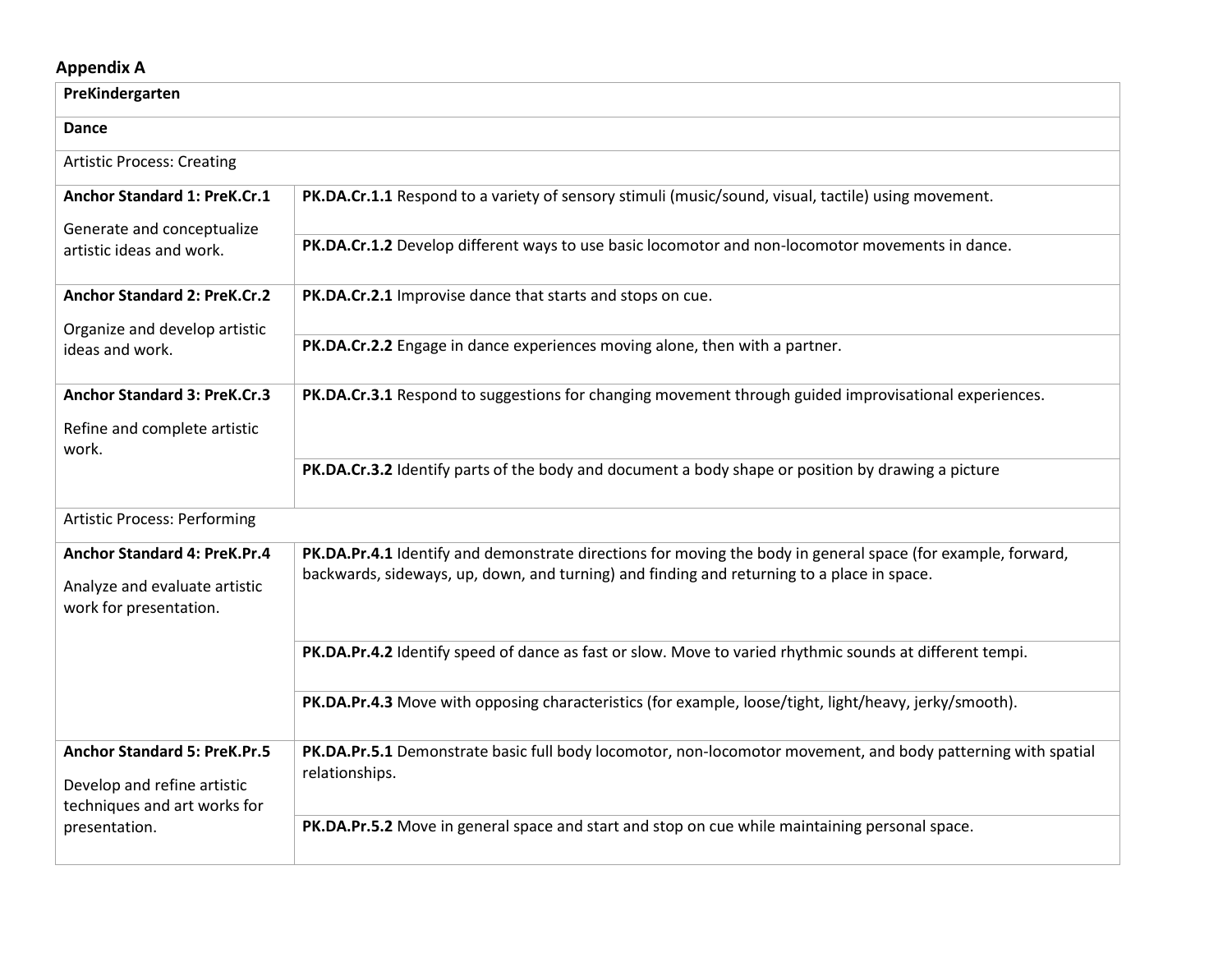|                                                              | PK.DA.Pr.5.3 Identify and move body parts and repeat movements upon request.                      |
|--------------------------------------------------------------|---------------------------------------------------------------------------------------------------|
| <b>Anchor Standard 6: PreK.Pr.6</b>                          | PK.DA.Pr.6.1 Dance for others in a designated area or space.                                      |
| Interpret meaning from the<br>presentation of artistic work. | PK.DA.Pr.6.2 Use a simple prop as part of a dance                                                 |
| <b>Artistic Process: Responding</b>                          |                                                                                                   |
| <b>Anchor Standard 7: PreK.Re.7</b>                          | PK.DA.Re.7.1 Identify a movement in a dance by repeating it.                                      |
| Perceive and analyze artistic<br>work.                       | PK.DA.Re.7.2 Demonstrate an observed or performed dance movement.                                 |
| <b>Anchor Standard 8: PreK.Re.8</b>                          | PK.DA.Re.8.1 Observe a movement and share impressions.                                            |
| Interpret intent and meaning in<br>artistic work.            |                                                                                                   |
| <b>Anchor Standard 9: PreK.9.1</b>                           | PK.DA.Re.9.1 Find a movement in a dance that was noticed and repeat it.                           |
| Evaluate artistic work based on                              |                                                                                                   |
| critical and sensitive response<br>to various visual art     |                                                                                                   |
| experiences.                                                 |                                                                                                   |
| <b>Artistic Process: Connecting</b>                          |                                                                                                   |
| <b>Anchor Standard 10:</b><br>PreK.Cn.10                     | PK.DA.Cn.10.1 Recognize an emotion expressed in dance movement that is watched or performed       |
| Synthesize and relate                                        | PK.DA.Cn.10.2 Identify and imitate a movement from the dance, and ask a question about the dance. |
| knowledge and personal<br>experiences to make art.           |                                                                                                   |
| <b>Anchor Standard 11:</b>                                   | Pk.DA.Cn.11.1 Show an observed dance movement.                                                    |
| PreK.Cn.11                                                   |                                                                                                   |
| Relate artistic ideas and works                              |                                                                                                   |
| with societal, cultural and<br>historical context to deepen  |                                                                                                   |
| understanding.                                               |                                                                                                   |
|                                                              |                                                                                                   |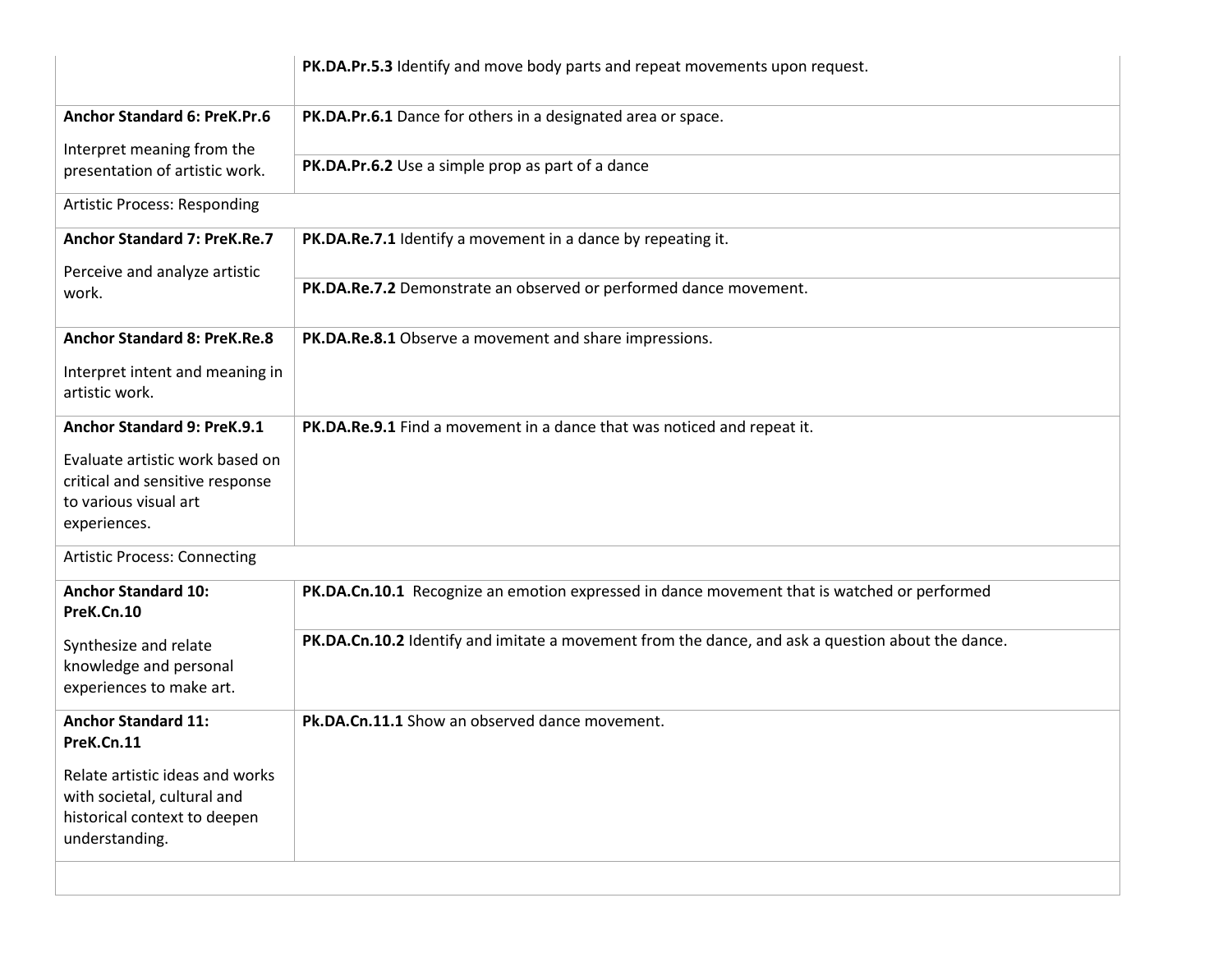| <b>Media Arts</b>                                            |                                                                                                               |  |
|--------------------------------------------------------------|---------------------------------------------------------------------------------------------------------------|--|
| <b>Artistic Process: Creating</b>                            |                                                                                                               |  |
| Anchor Standard 1: PreK.Cr.1                                 | PK.MA.Cr.1.1 Share ideas for media artworks through guided exploration of tools, methods, and imagining.      |  |
| Generate and conceptualize<br>artistic ideas and work.       |                                                                                                               |  |
| <b>Anchor Standard 2: PreK.Cr.2</b>                          | PK.MA.Cr.2.1 Participate in preparing for the production of a media artwork.                                  |  |
| Organize and develop artistic<br>ideas and work.             |                                                                                                               |  |
| <b>Anchor Standard 3: PreK.Cr.3</b>                          | PK.MA.Cr.3.1 With guidance, use and play with media arts' tools and content.                                  |  |
| Refine and complete artistic<br>work.                        |                                                                                                               |  |
| <b>Artistic Process: Producing</b>                           |                                                                                                               |  |
| <b>Anchor Standard 4: PreK.Pr.4</b>                          | PK.MA.Pr.4.1 Explore expressive effects in creating simple media artworks.                                    |  |
| Analyze and evaluate artistic<br>work for presentation.      |                                                                                                               |  |
| <b>Anchor Standard 5: PreK.Pr.5</b>                          | PK.MA.Pr.5.1 Use identified skills, such as manipulating tools, making choices, and sharing in creating media |  |
| Develop and refine artistic                                  | artworks.                                                                                                     |  |
| techniques and art works for<br>presentation.                |                                                                                                               |  |
| <b>Anchor Standard 6: PreK.Pr.6</b>                          | PK.MA.Pr.6.1 With guidance, identify roles for presenting media artworks.                                     |  |
| Interpret meaning from the<br>presentation of artistic work. |                                                                                                               |  |
| <b>Artistic Process: Responding</b>                          |                                                                                                               |  |
| <b>Anchor Standard 7: PreK.Re.7</b>                          | PK.MA.Re.7.1 With guidance, explore and discuss components and messages in a variety of media artworks.       |  |
| Perceive and analyze artistic<br>work.                       |                                                                                                               |  |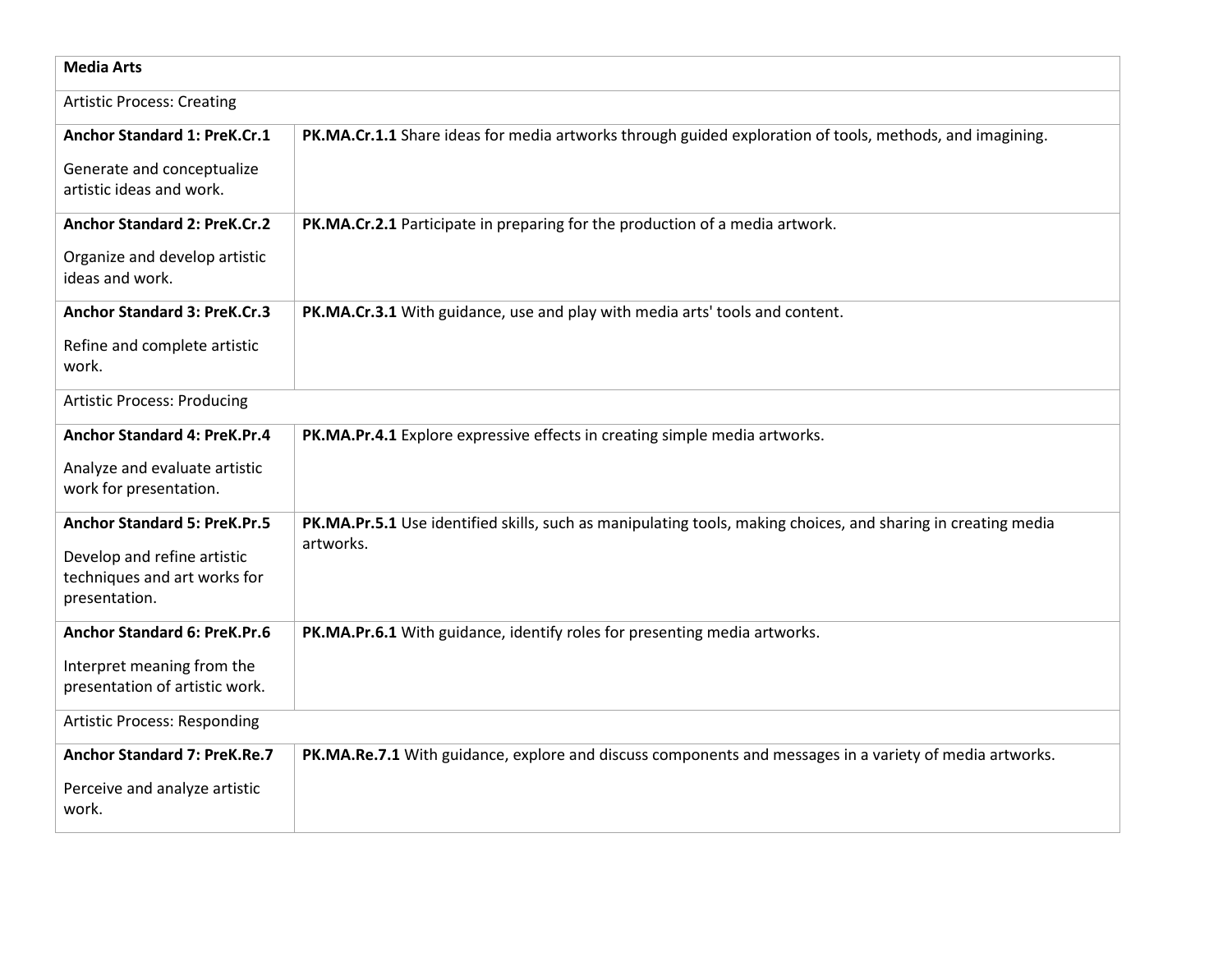| <b>Anchor Standard 8: PreK.Re.8</b>                                                                              | PK.MA.Re.8.1 With guidance, share reactions to media artworks.                                         |  |
|------------------------------------------------------------------------------------------------------------------|--------------------------------------------------------------------------------------------------------|--|
| Interpret intent and meaning in<br>artistic work.                                                                |                                                                                                        |  |
| Anchor Standard 9: PreK.Re.9                                                                                     | PK.MA.Re.9.1 With guidance, examine and share engaging qualities in media artworks.                    |  |
| Evaluate artistic work based on<br>critical and sensitive response<br>to various visual art<br>experiences.      |                                                                                                        |  |
| <b>Artistic Process: Connecting</b>                                                                              |                                                                                                        |  |
| <b>Anchor Standard 10:</b><br>PreK.Cn.10                                                                         | PK.MA.Cn.10.1 Use personal experiences in making media artworks.                                       |  |
| Synthesize and relate<br>knowledge and personal<br>experiences to make art.                                      | PK.MA.Cn.10.2 With guidance, share experiences of media artworks.                                      |  |
| <b>Anchor Standard 11:</b><br>PreK.Cn.11                                                                         | PK.MA.Cn.11.1 With guidance, relate media artworks to everyday life                                    |  |
| Relate artistic ideas and works<br>with societal, cultural and<br>historical context to deepen<br>understanding. | PK.MA.Cn.11.2 With guidance, interact safely and appropriately with media arts tools and environments. |  |
|                                                                                                                  |                                                                                                        |  |
| <b>Music</b>                                                                                                     |                                                                                                        |  |
| <b>Artistic Process: Creating</b>                                                                                |                                                                                                        |  |
| Anchor Standard 1: Generate and conceptualize artistic ideas and work.                                           |                                                                                                        |  |
| Imagine: Generate musical ideas for various purposes and contexts.                                               |                                                                                                        |  |
| Anchor Standard 1: K-12.Cr.1                                                                                     | PK.MU.Cr.1.1.a With substantial guidance, explore and experience a variety of music.                   |  |
| Generate and conceptualize<br>artistic ideas and work.                                                           |                                                                                                        |  |
| Anchor Standard 2: Organize and develop artistic ideas and work.                                                 |                                                                                                        |  |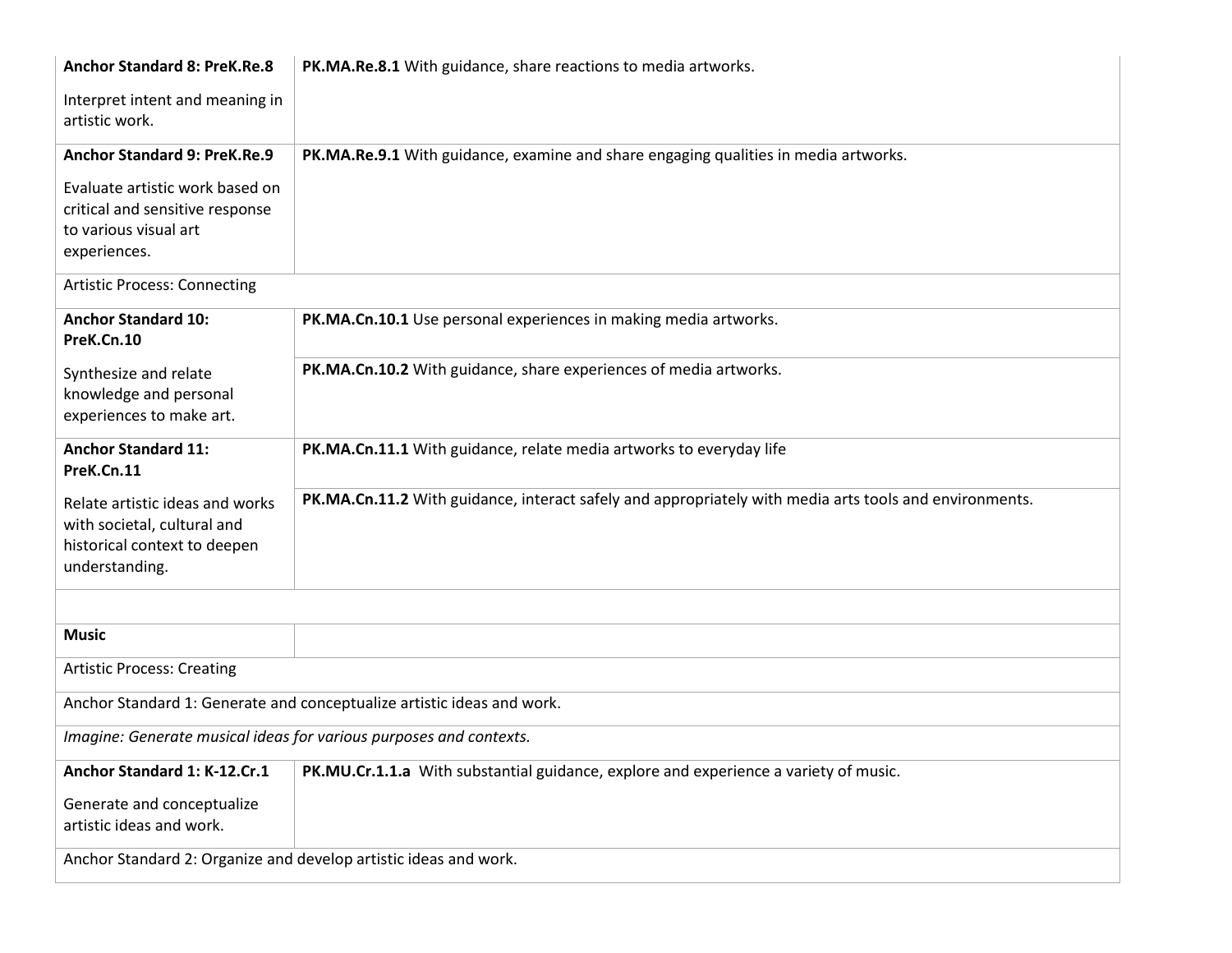| Plan & Make: Select and develop musical ideas for defined purposes and contexts.                           |                                                                                                                       |  |
|------------------------------------------------------------------------------------------------------------|-----------------------------------------------------------------------------------------------------------------------|--|
| Anchor Standard 2: K-12.Cr.2                                                                               | PK.MU.Cr.2.1.a With substantial guidance, explore favorite musical ideas (such as movements, vocalizations, or        |  |
| Organize and develop artistic                                                                              | instrumental accompaniments).                                                                                         |  |
| ideas and work.                                                                                            |                                                                                                                       |  |
| Anchor Standard 2: K-12.Cr.2                                                                               | PK.MU.Cr.2.1.b With substantial guidance, select an order for performing original musical ideas, using iconic         |  |
| Organize and develop artistic                                                                              | notation and/or recording technology.                                                                                 |  |
| ideas and work.                                                                                            |                                                                                                                       |  |
| Anchor Standard 3: Refine and complete artistic work.                                                      |                                                                                                                       |  |
|                                                                                                            | Evaluate & Refine: Evaluate and refine selected musical ideas to create musical work that meets appropriate criteria. |  |
| Anchor Standard 3: K-12.Cr.3                                                                               | PK.MU.Cr3.1.a With substantial guidance, consider personal, peer, and teacher feedback when demonstrating and         |  |
| Refine and complete artistic                                                                               | refining personal musical ideas.                                                                                      |  |
| work.                                                                                                      |                                                                                                                       |  |
|                                                                                                            | Present: Share creative musical work that conveys intent, demonstrates craftsmanship, and exhibits originality.       |  |
|                                                                                                            |                                                                                                                       |  |
| Anchor Standard 3: K-12.Cr.3                                                                               | PK.MU.Cr.3.2.a With substantial guidance, share revised personal musical ideas with peers.                            |  |
| Refine and complete artistic                                                                               |                                                                                                                       |  |
| work.                                                                                                      |                                                                                                                       |  |
| <b>Artistic Process: Performing</b>                                                                        |                                                                                                                       |  |
| Anchor Standard 4: Analyze, interpret, and select artistic works for presentation.                         |                                                                                                                       |  |
| Select: Select varied musical works to present based on interest, knowledge, technical skill, and context. |                                                                                                                       |  |
| Anchor Standard 4: K-12.Pr.4                                                                               | PK.MU.Pr.4.1.a With substantial guidance, demonstrate and state preference for varied musical selections.             |  |
| Analyze, interpret, and select                                                                             |                                                                                                                       |  |
| artistic works for presentation.                                                                           |                                                                                                                       |  |
| Analyze: Analyze the structure and context of varied musical works and their implications for performance. |                                                                                                                       |  |
| Anchor Standard 4: K-12.Pr.4                                                                               | PK.MU.Pr.4.2.a With substantial guidance, explore and demonstrate awareness of musical contrasts.                     |  |
| Analyze, interpret, and select                                                                             |                                                                                                                       |  |
| artistic works for presentation.                                                                           |                                                                                                                       |  |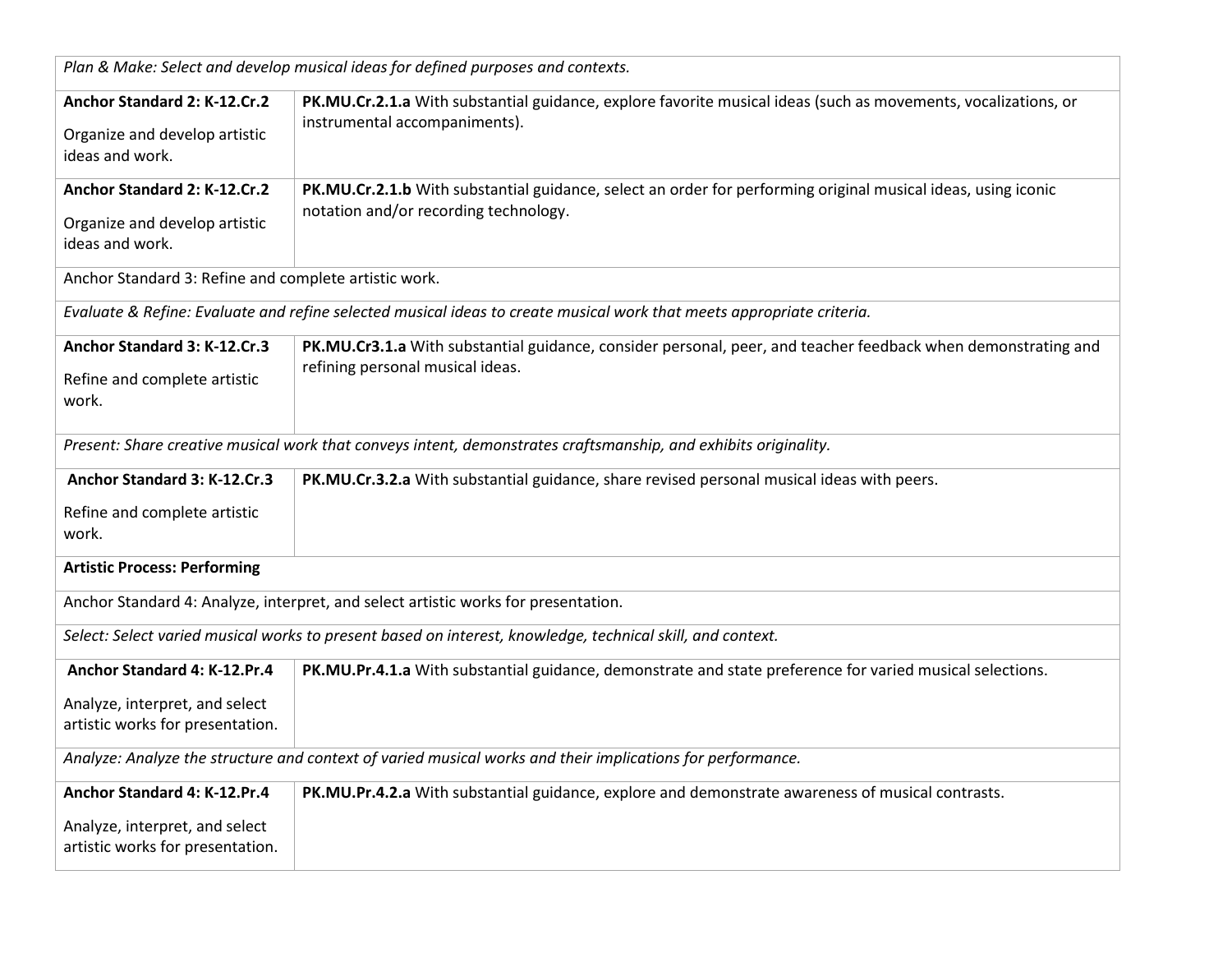| Interpret: Develop personal interpretations that consider creators' intent |                                                                                                                                                 |  |
|----------------------------------------------------------------------------|-------------------------------------------------------------------------------------------------------------------------------------------------|--|
| Anchor Standard 4: K-12.Pr.4                                               | PK.MU.Pr.4.3.a With substantial guidance, explore music's expressive qualities (such as voice characteristics,                                  |  |
| Analyze, interpret, and select                                             | dynamics, tempo, timbre, articulation and style).                                                                                               |  |
| artistic works for presentation.                                           |                                                                                                                                                 |  |
|                                                                            |                                                                                                                                                 |  |
|                                                                            | Anchor Standard 5: Develop and refine artistic works for presentation.                                                                          |  |
|                                                                            | Rehearse, Evaluate & Refine: Evaluate and refine personal and ensemble performances, individually or in collaboration with others.              |  |
| Anchor Standard 5: K-12.Pr.5                                               | PK.MU.Pr.5.1.a With substantial guidance, practice and demonstrate what they like about their own performances.                                 |  |
| Develop and refine artistic                                                |                                                                                                                                                 |  |
| works for presentation.                                                    |                                                                                                                                                 |  |
| Anchor Standard 5: K-12.Pr.5                                               | PK.MU.Pr.5.1.b With substantial guidance, apply personal, peer, and teacher feedback to refine performances.                                    |  |
| Develop and refine artistic                                                |                                                                                                                                                 |  |
| works for presentation.                                                    |                                                                                                                                                 |  |
|                                                                            | Anchor Standard 6: Convey meaning from the presentation of artistic work.                                                                       |  |
|                                                                            | Present: Perform expressively, with appropriate interpretation and technical accuracy, and in a manner appropriate to the audience and context. |  |
| Anchor Standard 6: K-12.Pr.6                                               | PK.MU.Pr.6.1.a With substantial guidance, perform music, alone and with others, with expression.                                                |  |
| Convey meaning from the                                                    |                                                                                                                                                 |  |
| presentation of artistic work.                                             |                                                                                                                                                 |  |
| Anchor Standard 6: K-12.Pr.6                                               | PK.MU.Pr.6.1.b Perform appropriately for the audience.                                                                                          |  |
| Convey meaning from the                                                    |                                                                                                                                                 |  |
| presentation of artistic work.                                             |                                                                                                                                                 |  |
| Anchor Standard 6: K-12.Pr.6                                               | PK.MU.Pr.6.1.c Display audience etiquette appropriate for the context and venue.                                                                |  |
| Convey meaning from the                                                    |                                                                                                                                                 |  |
| presentation of artistic work.                                             |                                                                                                                                                 |  |
| <b>Artistic Process: Responding</b>                                        |                                                                                                                                                 |  |
| Anchor Standard 7: Identify and analyze artistic works.                    |                                                                                                                                                 |  |
| Select: Choose music appropriate for specific purposes and contexts.       |                                                                                                                                                 |  |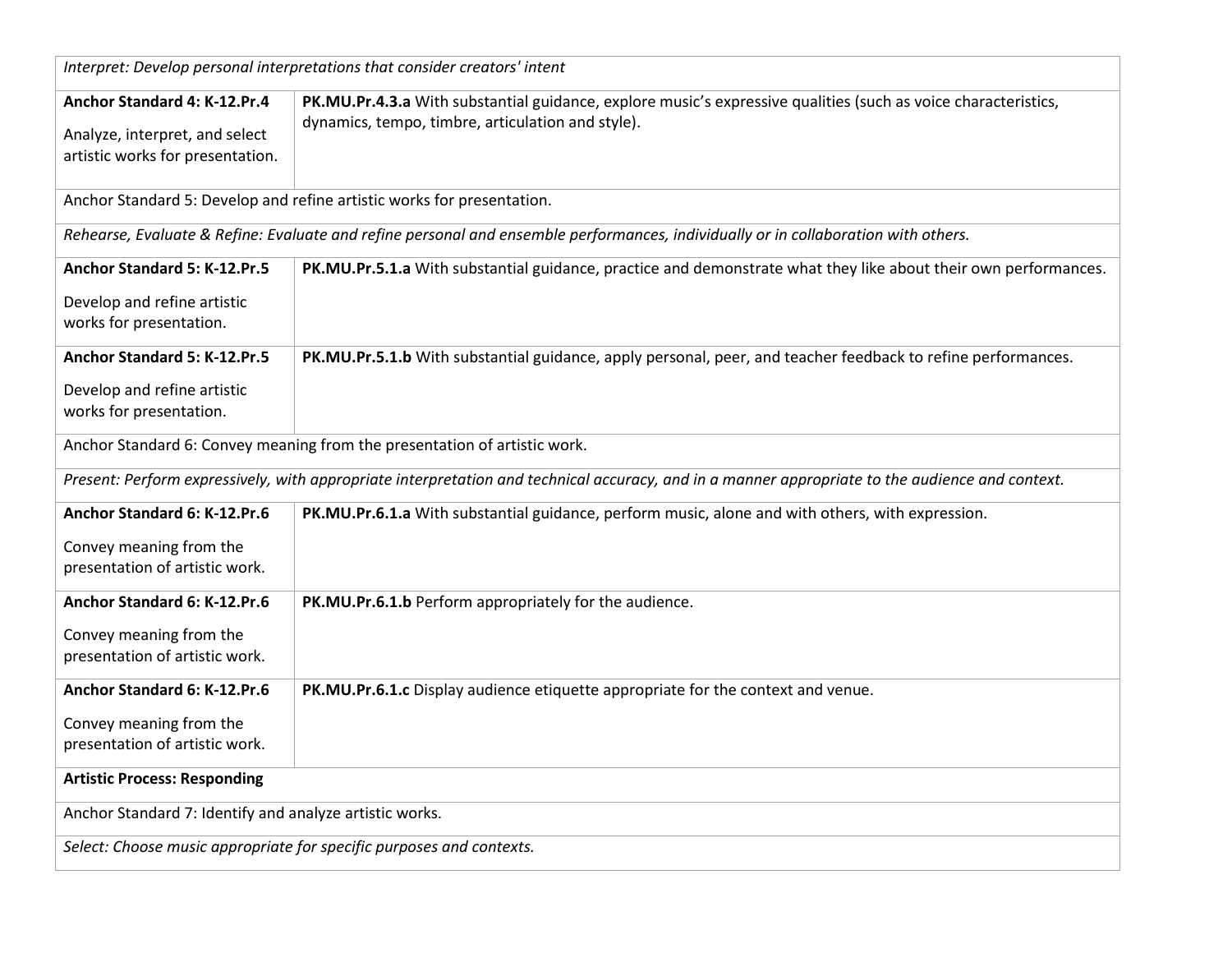| Anchor Standard 7: K-12.Re.7<br>Identify and analyze artistic<br>works.                                                               | PK.MU.Re.7.1.a With substantial guidance, state personal interests and demonstrate why they prefer some music<br>selections over others.                      |  |
|---------------------------------------------------------------------------------------------------------------------------------------|---------------------------------------------------------------------------------------------------------------------------------------------------------------|--|
|                                                                                                                                       | Analyze: Analyze how the structure and context of varied musical works inform the response.                                                                   |  |
| Anchor Standard 7: K-12.Re.7                                                                                                          | PK.MU.Re.7.2.a With substantial guidance, explore musical contrasts in music.                                                                                 |  |
| Identify and analyze artistic<br>works.                                                                                               |                                                                                                                                                               |  |
| Anchor Standard 8: Interpret intent and meaning in artistic work.                                                                     |                                                                                                                                                               |  |
|                                                                                                                                       | Interpret: Support an interpretation of a musical work that reflects the creators'/performers' expressive intent.                                             |  |
| Anchor Standard 8: K-12.Re.8                                                                                                          | PK.MU.Re.8.1.a With substantial guidance, explore music's expressive qualities (such as dynamics, tempo, style,                                               |  |
| Interpret intent and meaning in<br>artistic work.                                                                                     | and articulation).                                                                                                                                            |  |
| Anchor Standard 9: Apply criteria to evaluate artistic works.                                                                         |                                                                                                                                                               |  |
|                                                                                                                                       | Evaluate: Support personal evaluation of musical works and performance(s) based on analysis, interpretation, and established criteria.                        |  |
| Anchor Standard 9: K-12, Re.9                                                                                                         | PK.MU.Re.9.1.a With substantial guidance, talk about personal and expressive preferences in music.                                                            |  |
| Apply criteria to evaluate<br>artistic works.                                                                                         |                                                                                                                                                               |  |
| <b>Artistic Process: Connecting</b>                                                                                                   |                                                                                                                                                               |  |
|                                                                                                                                       | Anchor Standard 10: Synthesize and relate knowledge and personal experiences to make artistic works.                                                          |  |
|                                                                                                                                       | Connect: Synthesize and relate knowledge and personal experiences to make music.                                                                              |  |
| <b>Anchor Standard 10: K-</b><br>12.Cn.10                                                                                             | PK.MU.Cn.10.1.a Demonstrate how interests, knowledge, and skills relate to personal choices and intent when<br>creating, performing, and responding to music. |  |
| Synthesize and relate<br>knowledge and personal<br>experiences to make artistic<br>works.                                             |                                                                                                                                                               |  |
| Anchor Standard 11: Relate artistic ideas and works with societal, historical, cultural and personal context to deepen understanding. |                                                                                                                                                               |  |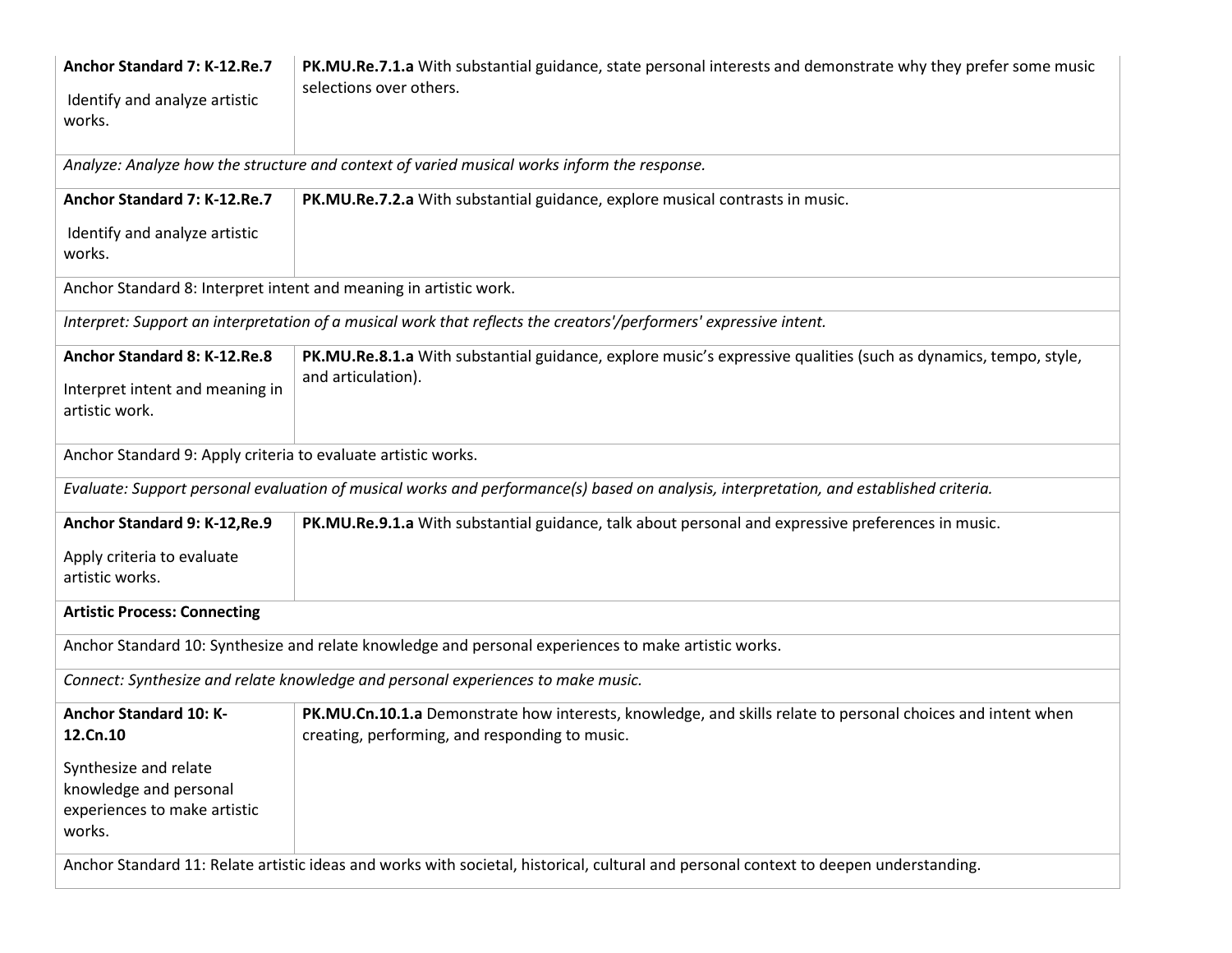| Connect: Relate musical ideas and works with varied context to deepen understanding.                                                                                    |                                                                                                                                                                                                                                         |
|-------------------------------------------------------------------------------------------------------------------------------------------------------------------------|-----------------------------------------------------------------------------------------------------------------------------------------------------------------------------------------------------------------------------------------|
| <b>Anchor Standard 11: K-</b><br>12.Cn.11<br>Relate artistic ideas and works<br>with societal, historical, cultural<br>and personal context to deepen<br>understanding. | PK.MU.Cn.11.1.a Demonstrate understanding of relationships between music and the other arts, other disciplines,<br>varied contexts, and daily life.                                                                                     |
| <b>Theatre</b>                                                                                                                                                          |                                                                                                                                                                                                                                         |
|                                                                                                                                                                         |                                                                                                                                                                                                                                         |
| <b>Artistic Process: Creating</b>                                                                                                                                       |                                                                                                                                                                                                                                         |
| Anchor Standard 1: PreK.Cr.1                                                                                                                                            |                                                                                                                                                                                                                                         |
| Generate and conceptualize<br>artistic ideas and work.                                                                                                                  | PK.TH.Cr.1.1 With prompting and support, make transitions between imagination and reality through dramatic play<br>and/or a guided drama experience (e.g., process drama, story drama, creative drama).                                 |
|                                                                                                                                                                         | PK.TH:Cr.1.2 With prompting and support, use non-representational materials to create props, puppets, and<br>costume pieces for a dramatic play and/or a guided drama experience (e.g., process drama, story drama, creative<br>drama). |
| <b>Anchor Standard 2: PreK.Cr.2</b>                                                                                                                                     | PK.TH.Cr.2.1 With prompting and support, contribute through original ideas and physical expression (e.g., voice,                                                                                                                        |
| Organize and develop artistic<br>ideas and work.                                                                                                                        | gesture, movement) to a dramatic play or a guided drama experience (e.g., process drama, story drama, creative<br>drama).                                                                                                               |
| <b>Anchor Standard 3: PreK.Cr.3</b>                                                                                                                                     | PK.TH.Cr.3.1 With prompting and support, share answers to questions raised in dramatic play or guided drama (e.g.,                                                                                                                      |
| Refine and complete artistic<br>work.                                                                                                                                   | process drama, story drama, creative drama).                                                                                                                                                                                            |
| <b>Artistic Process: Performing</b>                                                                                                                                     |                                                                                                                                                                                                                                         |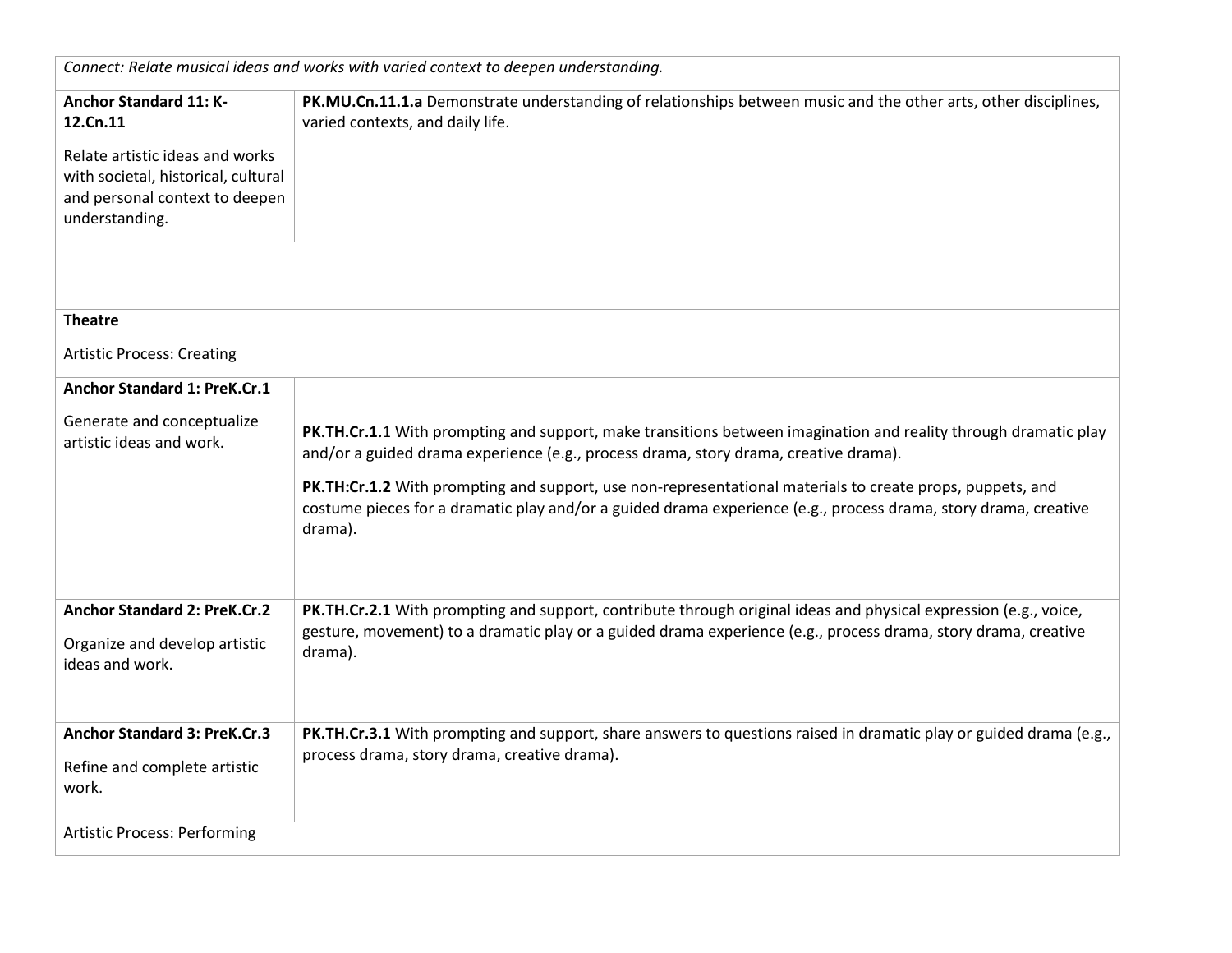| <b>Anchor Standard 4: PreK.Pr.4</b><br>Analyze and evaluate artistic<br>work for presentation.     | PK.TH.Pr.4.1 With prompting and support, identify various literary elements (story, plot, setting) with emphasis on<br>characters in dramatic play and/or a guided drama experience (process drama, story drama, creative drama). |  |
|----------------------------------------------------------------------------------------------------|-----------------------------------------------------------------------------------------------------------------------------------------------------------------------------------------------------------------------------------|--|
| <b>Anchor Standard 5: PreK.Pr.5</b><br>Develop and refine artistic<br>techniques and art works for | PK.TH.Pr.5.1 With prompting and support recognize that imagination is fundamental to dramatic play and guided<br>drama experiences.                                                                                               |  |
| presentation.                                                                                      | PK.TH.Pr.5.2 With prompting and support explore the various technical elements in dramatic play or a guided<br>drama experience.                                                                                                  |  |
| <b>Anchor Standard 6: PreK.6</b><br>Interpret meaning from the<br>presentation of artistic work.   | PK.TH.Pr.6.1 With prompting and support participate in dramatic play or a guided drama experience.                                                                                                                                |  |
| <b>Artistic Process: Responding</b>                                                                |                                                                                                                                                                                                                                   |  |
| <b>Anchor Standard 7: PreKRe.7</b>                                                                 | PK.TH.Re.7.1 With prompting and support identify emotional responses in dramatic play or a guided drama                                                                                                                           |  |
| Perceive and analyze artistic<br>work.                                                             | experience.                                                                                                                                                                                                                       |  |
| <b>Anchor Standard 8: PreK.Re.8</b>                                                                | PK.TH.Re.8.1 With prompting and support explore preferences in an age appropriate theatre performance.                                                                                                                            |  |
| Interpret intent and meaning in<br>artistic work.                                                  |                                                                                                                                                                                                                                   |  |
| Anchor Standard 9: PreK.Re.9                                                                       | PK.TH.Re.9.1 With prompting and support actively participate in dramatic play or guided drama.                                                                                                                                    |  |
| Evaluate artistic work based on                                                                    |                                                                                                                                                                                                                                   |  |
| critical and sensitive response<br>to various visual art                                           |                                                                                                                                                                                                                                   |  |
| experiences.                                                                                       |                                                                                                                                                                                                                                   |  |
| <b>Artistic Process: Connecting</b>                                                                |                                                                                                                                                                                                                                   |  |
| <b>Anchor Standard 10:</b>                                                                         | PK.TH.Cn.10.1 With prompting and support identify similarities between a story and personal experience in                                                                                                                         |  |
| PreK.Cn.10                                                                                         | dramatic play or a guided drama experience.                                                                                                                                                                                       |  |
| Synthesize and relate                                                                              |                                                                                                                                                                                                                                   |  |
| knowledge and personal                                                                             |                                                                                                                                                                                                                                   |  |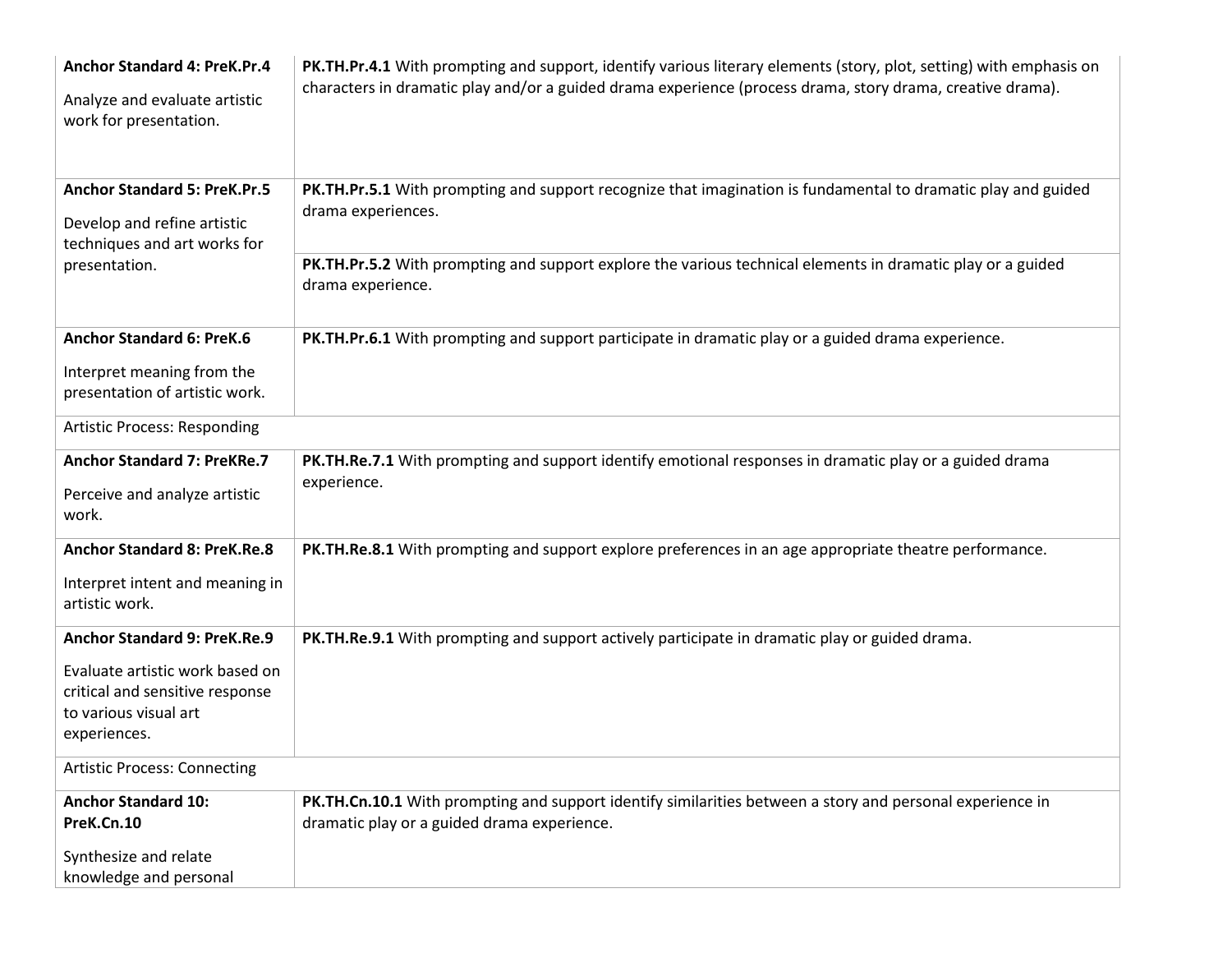| experiences to make art.                                                                                                   |                                                                                                            |  |
|----------------------------------------------------------------------------------------------------------------------------|------------------------------------------------------------------------------------------------------------|--|
|                                                                                                                            |                                                                                                            |  |
| <b>Anchor Standard 11.2:</b><br><b>PreK.Cn.11.2</b>                                                                        | PK.TH.Cn.11.2.2 With prompting and support express a short story in dramatic play.                         |  |
| Relate artistic ideas and works<br>with societal, historical,<br>cultural, and personal context<br>to deepen understanding |                                                                                                            |  |
|                                                                                                                            |                                                                                                            |  |
| <b>Visual Arts</b>                                                                                                         |                                                                                                            |  |
| <b>Artistic Process: Creating</b>                                                                                          |                                                                                                            |  |
| Anchor Standard 1: PreK.Cr.1                                                                                               | PK.VA:Cr.1.1 Engage in self- directed creative making that tells a story about a familiar place or object. |  |
| Generate and conceptualize<br>artistic ideas and work.                                                                     |                                                                                                            |  |
| <b>Anchor Standard 2: PreK.CR.2</b>                                                                                        | PK.VA.Cr.2.1 Use and share a variety of art making tools.                                                  |  |
| Organize and develop artistic<br>ideas and work.                                                                           |                                                                                                            |  |
| <b>Anchor Standard 3: PreK.Cr.3</b>                                                                                        | PK.VA.Cr.3.1 Share and talk about personal artwork.                                                        |  |
| Refine and complete artistic<br>work.                                                                                      |                                                                                                            |  |
| <b>Artistic Process: Presenting</b>                                                                                        |                                                                                                            |  |
| <b>Anchor Standard 4: PreK.Pr.4</b>                                                                                        | PK.VA.Pr.4.1 Identify reasons for saving and displaying objects, artifacts and artwork.                    |  |
| Analyze and evaluate artistic<br>work for presentation.                                                                    |                                                                                                            |  |
| <b>Anchor Standard 5: PreK.Pr.5</b>                                                                                        | PK.VA.Pr.5.1 Identify places where art may be displayed or saved.                                          |  |
| Develop and refine artistic<br>techniques and art works for<br>presentation.                                               |                                                                                                            |  |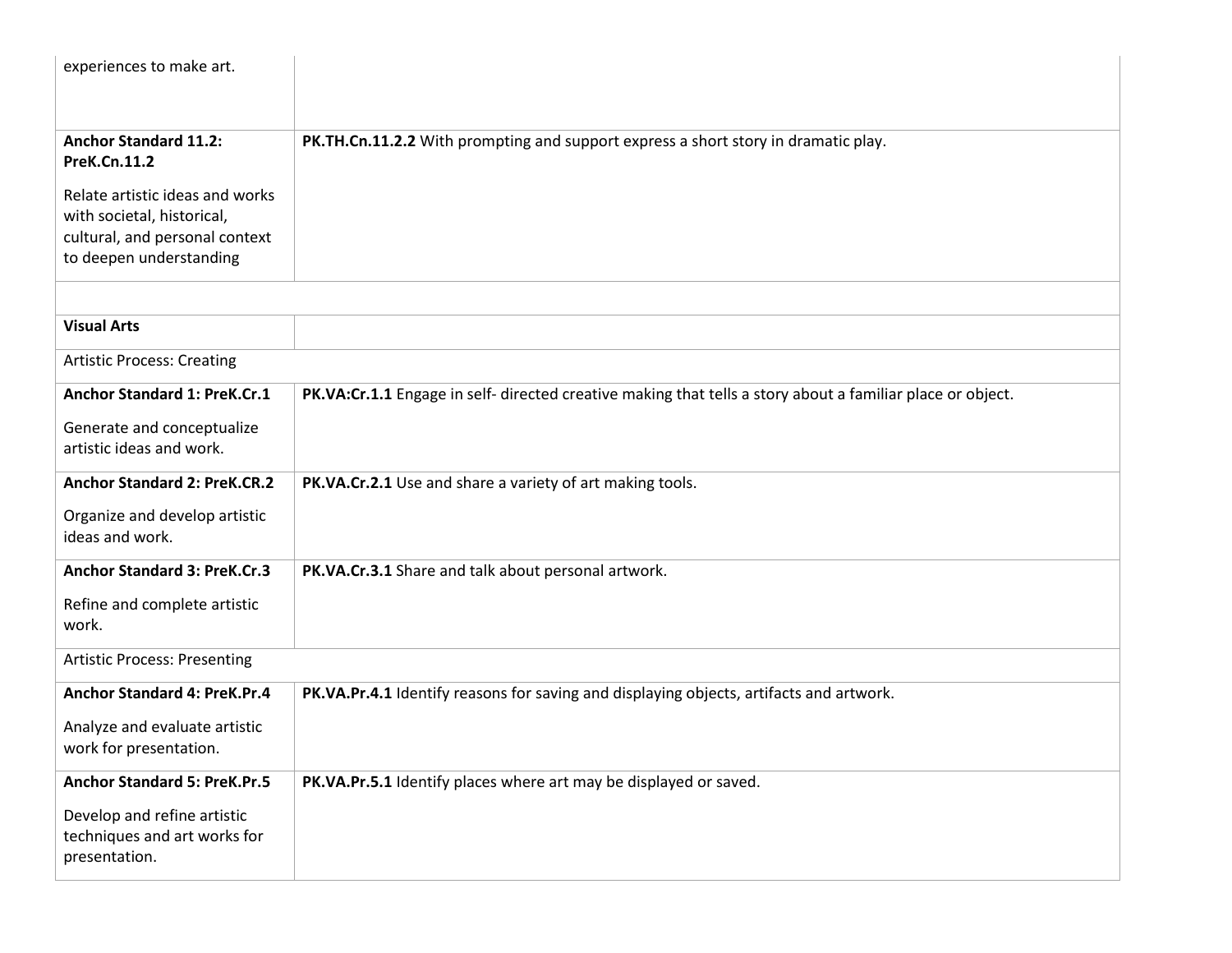| <b>Anchor Standard 6: PreK.Pr.6</b>                                                                              | PK.VA.Pr.6.1 Identify where art is displayed both inside and outside of school. |  |  |
|------------------------------------------------------------------------------------------------------------------|---------------------------------------------------------------------------------|--|--|
| Interpret meaning from the<br>presentation of artistic work.                                                     |                                                                                 |  |  |
| <b>Artistic Process: Responding</b>                                                                              |                                                                                 |  |  |
| <b>Anchor Standard 7: PreK.Re.7</b>                                                                              | PK.VA.Re.7.1 Identify and describe subject matter.                              |  |  |
| Perceive and analyze artistic<br>work.                                                                           |                                                                                 |  |  |
| <b>Anchor Standard 8: PreK.Re.8</b>                                                                              | PK.VA.Re.8.1 Distinguish between images and real objects.                       |  |  |
| Interpret intent and meaning in<br>artistic work.                                                                |                                                                                 |  |  |
| <b>Anchor Standard 9: PreK.Re.9</b>                                                                              | PK.VA.Re.9.1 Select a preferred artwork.                                        |  |  |
| Evaluate artistic work based on<br>critical and sensitive response<br>to various visual art<br>experiences.      |                                                                                 |  |  |
| <b>Artistic Process: Connecting</b>                                                                              |                                                                                 |  |  |
| <b>Anchor Standard 10:</b><br>PreK.Cn.10                                                                         | PK.VA.Cn.10.1 Use art making to share their personal environment.               |  |  |
| Synthesize and relate<br>knowledge and personal<br>experiences to make art.                                      |                                                                                 |  |  |
| <b>Anchor Standard 11:</b><br>PreK.Cn.11                                                                         | PK.VA.Cn.11.1 Recognize art that uses traditional art media.                    |  |  |
| Relate artistic ideas and works<br>with societal, cultural and<br>historical context to deepen<br>understanding. |                                                                                 |  |  |
| <b>Artistic Process: Responding</b>                                                                              |                                                                                 |  |  |
| <b>Anchor Standard 7: PreK.Re.7</b>                                                                              | PK.VA.Re.7.1 Identify and describe subject matter.                              |  |  |
| Perceive and analyze artistic                                                                                    |                                                                                 |  |  |